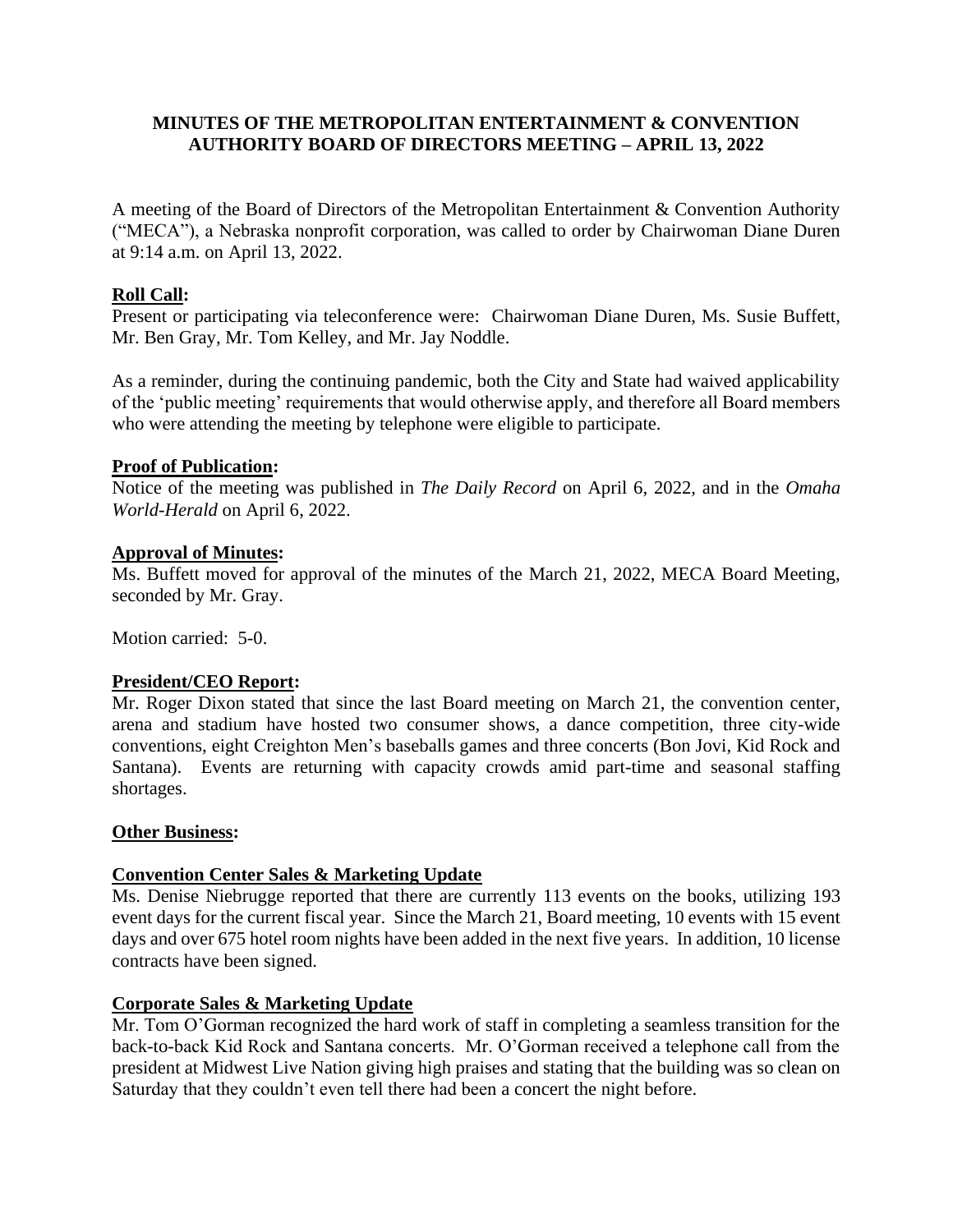Stagehands have been great to work with in Omaha, which have provided additional opportunities for bookings for concerts. MECA will have more concert announcements in the coming weeks.

There are 138 Club Seats available at Charles Schwab Field Omaha (CSFO) and a marketing plan is being developed to bring occupancy back to 100%.

## **Operations & IT Update**

Mr. Kevin Raymond recognized the hard work and dedication of staff as events continue to be busy in the arena, convention center and stadium.

MECA will partner with The RiverFront to host a job fair on April 27. Information on the event will be distributed through local media, social media and on Internet job sites.

Projects on campus are progressing as expected. Fabrication of the CSFO exterior signage is on target to be installed by the end of April. There is an approval going before the Board of Directors today for maps and wayfinding signs for CSFO. The security bollards being installed at CSFO are on schedule to be completed in May ahead of the Big Ten Tournament. Phase two of the bollard installation will begin in July at CHIHCO, in coordination with Union Pacific Railroad's remediation in Lot B, along with the City's concrete repair work. Lastly, work is being done to create IT connectivity with CHIHCO and the Greenhouse (The RiverFront).

Mr. Noddle inquired when Union Pacific will start remediation. Mr. Raymond indicated it will begin on July 11. Mr. Dixon added that Union Pacific has been notified that redevelopment of Lot B could be sooner rather than later.

## **Levy Food & Beverage Update**

Ms. Chris VanDorn stated that since the last Board meeting on March 21, Levy has hosted 20 food and beverage events over 31 event days, serving over 50k guests in the arena and over 30k guests in the convention center. Merchandise sales continue to rise. Bon Jovi's sales were nearly three times the amount from his previous show and Kid Rock's sales nearly doubled from 2019.

March's total building revenues at CHIHCO actualized at 15% over budget with a flow through of 110%. Year-to-date sales through March are 11% over budget with a year-to-date flow through of 97%. At the stadium, March actualized at 17% over budget in sales. Sales last month represented 33% increase over March sales in 2019.

Levy continues to experience supply chain shortages in nearly every aspect of business. A team was assembled that is dedicated to watching the market in an attempt to stay ahead of inventory needs.

Levy's culinary team is currently working on developing the right combination of signature items to offer for this year's Men's College World Series. A few of these items will make guest appearances for the Big Ten Tournament. Ms. Engdahl noted that there have already been inquiries made by the media wondering if CSFO would host a tasting of the signature items as in previous years.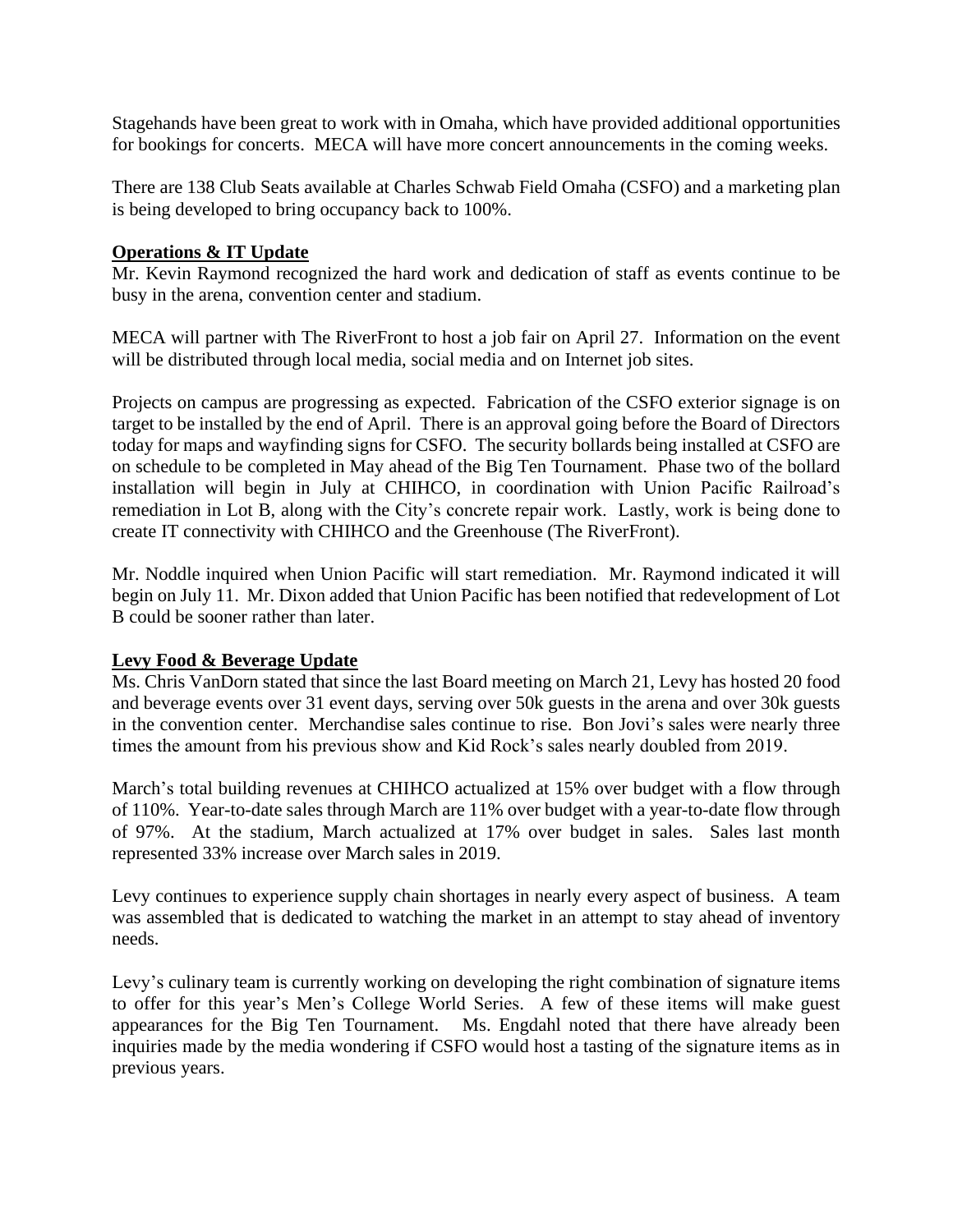## **Public Relations Update**

Ms. Kristyna Engdahl stated that there has been a lot of information to share with concert announcements and their media availabilities, along with plenty of activity over in the convention center. There was a total of seven photographers on site for Santana on Saturday and weekend live shots on KETV at World of Wheels earlier this month. Media has been on site to cover the Chamber's YP Summit, and they will most likely be back for Jurassic Quest coming up this weekend.

With the Men's College World Series quickly approaching, MECA is working with appropriate partners to secure routine communications calls in advance of the event. While there won't be some of the nuances of 2021, there are still some ongoing adjustments to keep in front of fans – such as seated GA. There are also new staff members from every team that will need to be onboarded.

In the coming weeks work will be done to support job fair outreach through both traditional and social media platforms. The fact that MECA is hiring for the CHI Health Center, Charles Schwab Field and The RiverFront is sure to be of interest.

# **Committee Updates:**

## **Internal Governance Committee**

Mr. Tom Kelley reported that the Internal Governance Committee met on Thursday, April 7, 2022, at MECA's offices. In attendance were Chairwoman Duren, Mr. Bob Freeman, Mr. Tom Kelley, Mr. Roger Dixon, and Ms. Diane Mills.

The Committee reviewed the February Financial Statements. After overviews from and discussions with Ms. Mills, the Committee found the report to be reasonable compared to plan and prior periods, and consistent with standard MECA accounting practices.

## **Real Estate Committee**

Mr. Jay Noddle stated that both the Metro Transit and City Council have approved the Omaha Streetcar Authority Interlocal Agreement. In the next two weeks, these entities will be tasked in appointing board members.

The City of Omaha has retained a group called MuniCap, underwriting specialists, for the validation of TIFF bonds, intended to be offered by the City with no City guarantee. It will be important to have an opinion included in the bond offering.

Mr. Noddle noted there have been several recent approvals by City Council, including the Housing and Mobility Redevelopment Plan, essentially creating the Urban Core District (about 7 blocks wide running from the Missouri River to  $42<sup>nd</sup>$  Street).

The City will begin working with designers on the 30% drawings for the streetcars. Discussions will include the coordination of drop off sites, bollard and utility line locations, and the "Baby Bob" Pedestrian Bridge. The meeting will be scheduled before the next Board meeting and Mr. Raymond and Ms. Bassett will be asked to attend.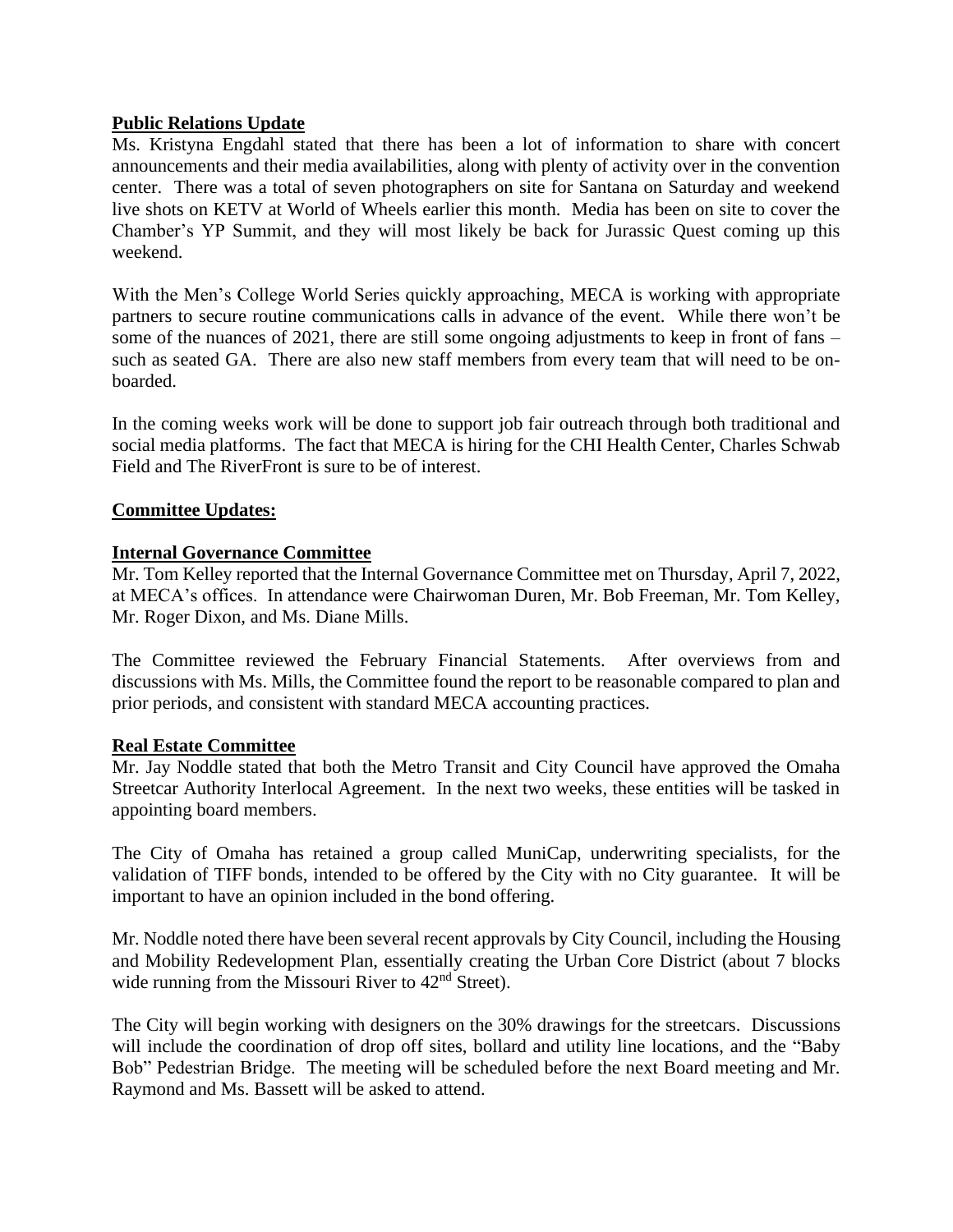## **Election of Officers:**

**WHEREAS,** the following slate of officers is proposed to serve for the designated terms.

**NOW THEREFORE BE IT RESOLVED,** that the following are elected as officers of MECA for the indicated terms and until their successors are duly-elected and qualified:

| Chairperson:                | Diane Duren - 2 years | (May 1, 2022-April 30, 2024) |
|-----------------------------|-----------------------|------------------------------|
| President/CEO:              | Roger Dixon $-1$ year | (May 1, 2022-April 30, 2023) |
| Vice Chair:                 | Jay Noddle - 1 year   | (May 1, 2022-April 30, 2023) |
| Treasurer:                  | Tom Kelley - 1 year   | (May 1, 2022-April 30, 2023) |
| Secretary:                  | Ben Gray - 1 year     | (May 1, 2022-April 30, 2023) |
| <b>Assistant-Secretary:</b> | Bob Freeman $-1$ year | (May 1, 2022-April 30, 2023) |

Moved by Ms. Buffett, seconded by Mr. Gray.

Motion carried: 5-0

#### **Contract Approvals:**

Chairwoman Duren indicated there are two contracts requiring Board approval.

#### Omaha Neon Sign Company

**RESOLVED,** that the Agreement between MECA and Omaha Neon Sign Company to manufacture and install four main identifier concession stand signs and relocate two exiting ancillary signs in the upper bowl of the arena at CHI Health Center Omaha, as more fully described on the attached summary, is hereby approved, and Roger Dixon as President/CEO is authorized on behalf of MECA to execute the Agreement following its finalization in a form reasonably approved by counsel.

Chairwoman Duren invited public and Board comment and asked for a motion.

Moved by Mr. Gray seconded by Mr. Noddle.

Motion carried: 5-0

## Renze Display Company

**RESOLVED,** that the Agreement between MECA and Renze Display Company to manufacture various decals and signs for installation at Charles Schwab Field Omaha, as more fully described on the attached summary, is hereby approved, and Roger Dixon as President/CEO is authorized on behalf of MECA to execute the Agreement following its finalization in a form reasonably approved by counsel.

Chairwoman Duren invited public and Board comment and asked for a motion.

Moved by Mr. Noddle seconded by Ms. Buffett.